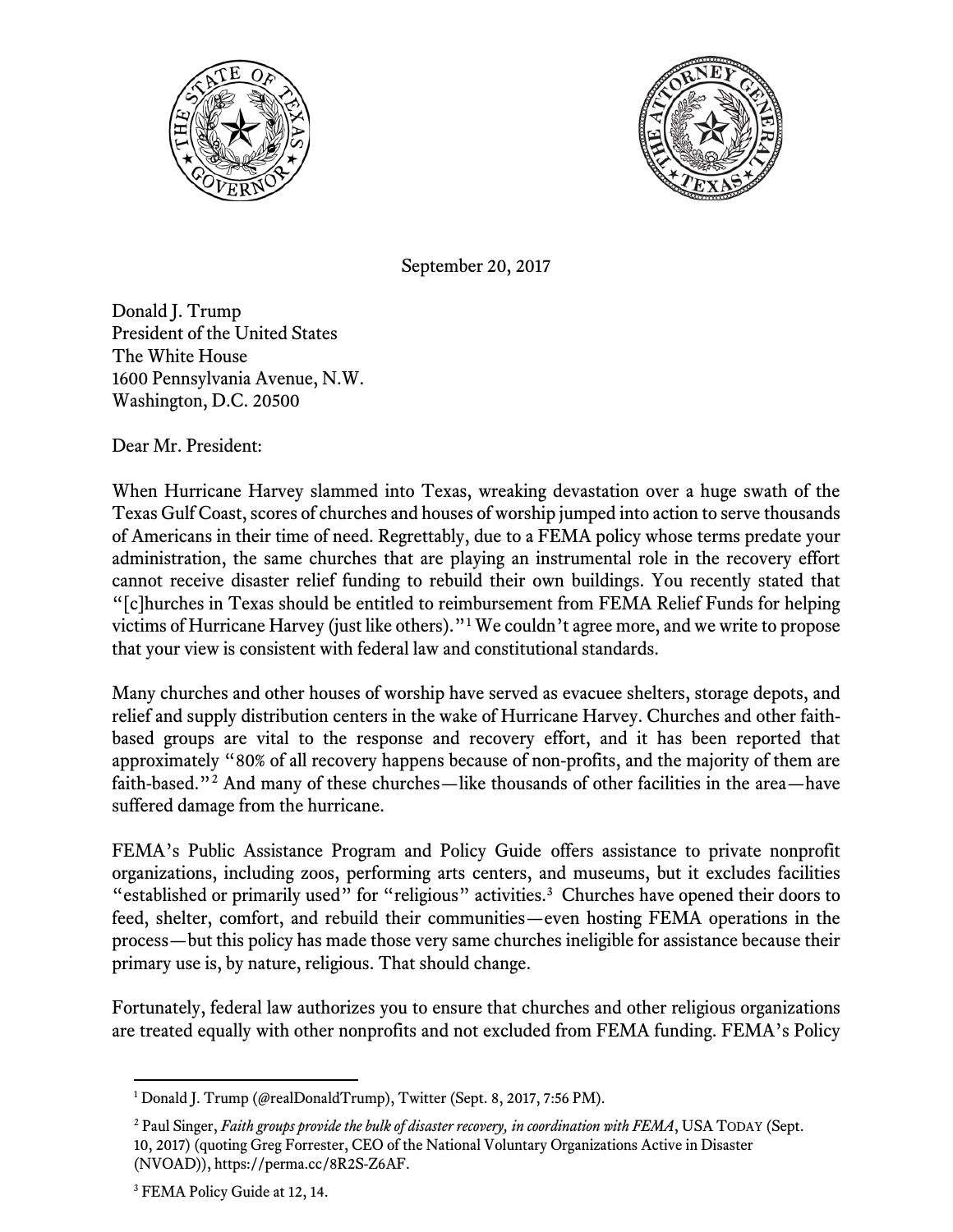President Donald J. Trump September 20, 2017 Page 2 of 3

Guide and its underlying regulations are based on the Stafford Act,<sup>[4](#page-1-0)</sup> which authorizes you to provide Federal assistance in disasters, including to private nonprofits. The Act defines "private nonprofit facility" to include

any private nonprofit facility that provides essential services of a governmental nature to the general public (including museums, zoos, performing arts facilities, community arts centers, libraries, homeless shelters, senior citizen centers, rehabilitation facilities, shelter workshops, broadcasting facilities, and facilities that provide health and safety services of a governmental nature), *as defined by the President*."[5](#page-1-1)

Congress thus delegated to you authority to define what should be classified as a "private nonprofit facility."

If zoos, performing arts centers, and museums qualify for FEMA disaster relief, churches and other houses of worship that perform disaster relief should certainly be included in the definition of "private nonprofit facility" because they undoubtedly have provided and continue to provide "essential services of a governmental nature to the general public" as they help their communities in the wake of Hurricane Harvey.<sup>[6](#page-1-2)</sup>

Defining "private nonprofit facility" to include churches and other houses of worship would allow them access to FEMA recovery funds like other nonprofits helping with the recovery effort, consistent with the non-discrimination provision of the Stafford Act, which requires "that the distribution of supplies, the processing of applications, and other relief and assistance activities shall be accomplished in an equitable and impartial manner, without discrimination on the grounds of race, color, *religion*, nationality, sex, age, disability, English proficiency, or economic status."[7](#page-1-3) The policy of denying relief funds for churches discriminates "on the grounds of . . . religion" and is nothing more than the relic of an administration that preferred rewriting laws to faithfully executing them.

Including churches and other houses of worship in the definition of "private nonprofit facility" would also ensure compliance with the Constitution. Just last term, in *Trinity Lutheran Church of Columbia v. Comer*, the United States Supreme Court declared unlawful a Missouri policy that prohibited a church's preschool from accessing grants to purchase scrap tire playground surfaces.<sup>[8](#page-1-4)</sup>

l

<span id="page-1-4"></span><sup>8</sup> 137 S. Ct. 2012 (2017).

<span id="page-1-0"></span><sup>4</sup> 42 U.S.C. § 5121 et seq.

<span id="page-1-1"></span> $542$  U.S.C. § 5122(11)(B) (emphasis added).

<span id="page-1-2"></span><sup>6</sup> *See, e.g.*, Emma Green, *Will Trump Direct FEMA to Fund Churches Hit by Hurricanes?*, THE ATLANTIC (Sept. 11, 2017) ("Faith-based organizations, including churches, synagogues, and mosques, provide an extraordinary amount of support during natural disasters."), https://perma.cc/HC4U-JMCW.

<span id="page-1-3"></span><sup>7</sup> 42 U.S.C. § 5151(a) (emphasis added).